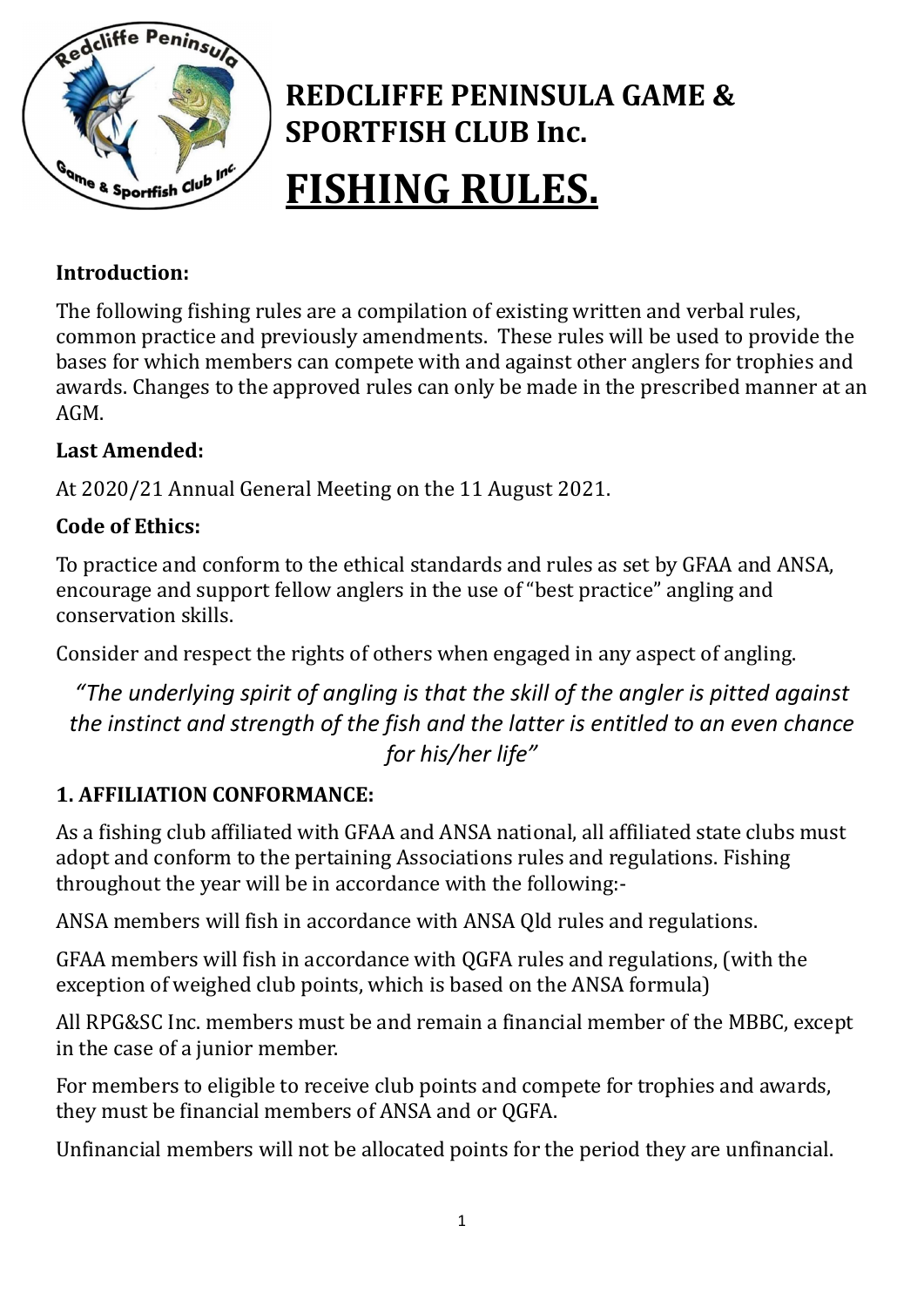## 2. FISHING YEAR:

Club fishing year commences the 1st July to 30th June inclusively.

#### 3. CLUB COMPETITIONS:

Champion Gamefish Weighed – Male, Female, Junior and Sub-Junior Champion Sportfish Weighed– Male, Female, Junior and sub-junior Champion Club Day Anglers - 1st, 2nd and 3rd. Champion Tag & Release - Gamefish Champion Tag / Capture & Release –Sportfish First Billfish Tagged Most Billfish Tagged Highest Point Scoring Game fish (single points only) Highest Point Scoring Sport fish (single points only) Champion Boat under 5mts. Champion Boat 5mts - 7mts. Champion Boat Over 7mts. Junior Encouragement Awards (Max 6). Toilet Seat Award. Most Awarded Monthly Club Day Winners Ray Thomason Trophy John Patton Out of Area Award – Gamefish Out of Area Award - Sportfish

#### 4. SPORTFISH:

ANSA members will be credited points to the Sportfish and or the Club Day competitions.

## 5. GAMEFISH:

QGFA members will be credited points to the Gamefish and or the club day competitions.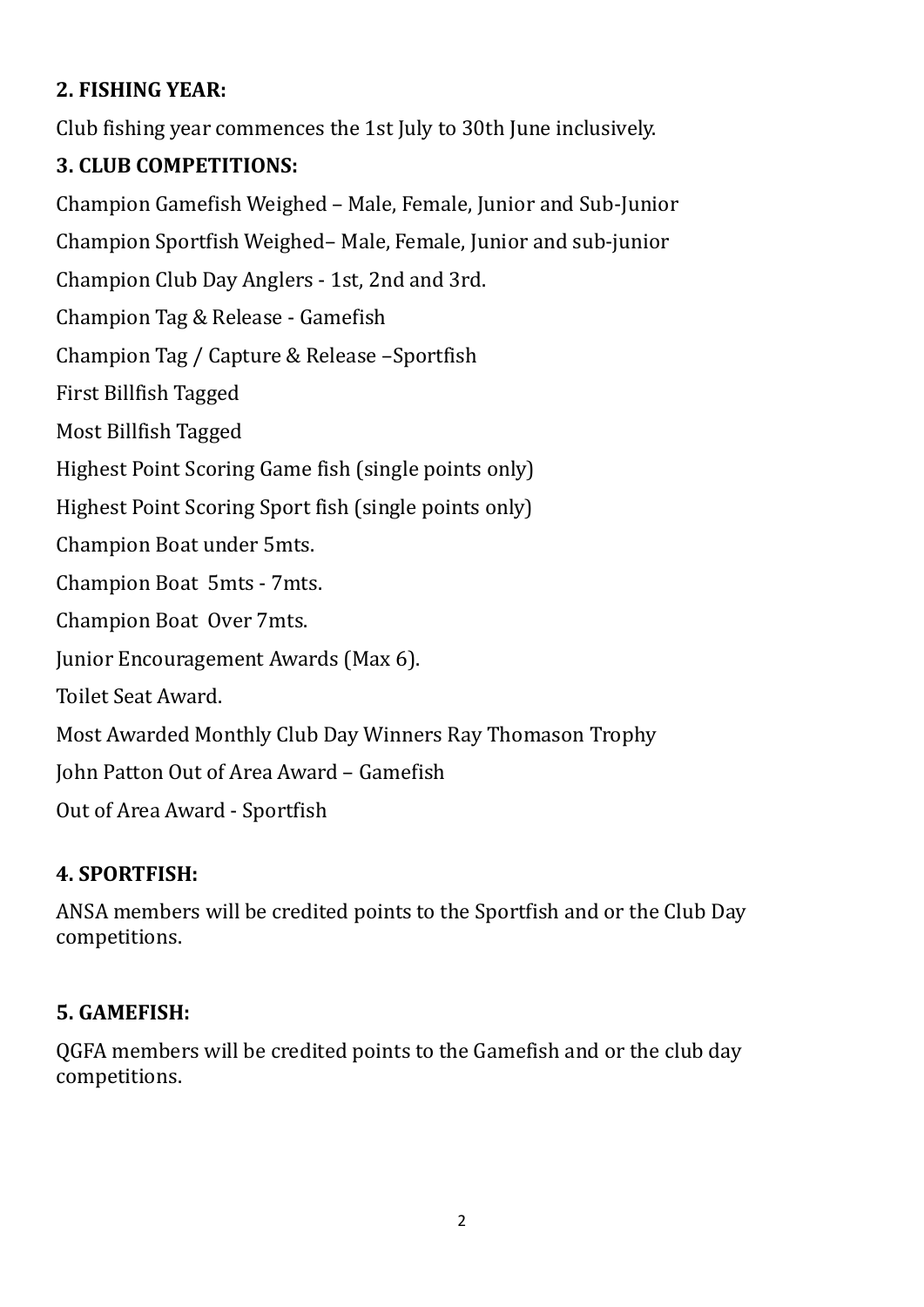## 6. FISHING AREA:

Club fishing boundaries are North to Double Island Point, South to the Tweed River, East to international waters and West to the S.A. / Queensland border.

## 7. CLUB DAYS:

Club day weekends are the first weekend following the Wednesday night general meeting.

The Club day weekend fishing will commence Friday at 4.30pm to the end of weigh-in on Sunday. Weigh-in will be 3:30pm to 4:30 pm Sunday at the MBBC. All fish and tag cards must be presented to weigh master no later than 4:30 pm Sunday. The angler must be present at the weigh-in.

## 8. WEIGHING FISH:

Only fish on the "Eligible Species List" will be considered a legal capture. A 10% allowance will be given for cleaned fish. No allowance will be made for Masters, State or National record fish.

Club days weighing, is at the weigh-in, by the weigh master on the club scales fish to be weighed must have the identity of the angler and line class attached.

Tournament, Masters, Club, State or National record fish must be weighed on club or registered scales by the weigh master (or an equivalent independent authorized person).

Fish may be weighed at any time at the MBBC on the club scales by the weigh master or another available committee member depending on availability of the committee member.

Own scales may be used (for club points only) providing the weigh master has assessed and approved the scales and as accurate and in good working order. The weigh master will record the scales in a register. The weigh master may request the scales for assessment at any time.

Capture sheets must be completed and forwarded to the weigh master and recorder within 30 days of capture. Weighing of capture must be witnessed by another club member or a photo may be requested to confirm captures.

#### 9. CLUB SCALES:

All the club scales are to be certified every year, by an authorized "weights and measures" company, the compliance sticker to be attached to the set of scales.

It is the responsibility of the Weigh Master to organize the certification to be carried out and completed ready for the new fishing season.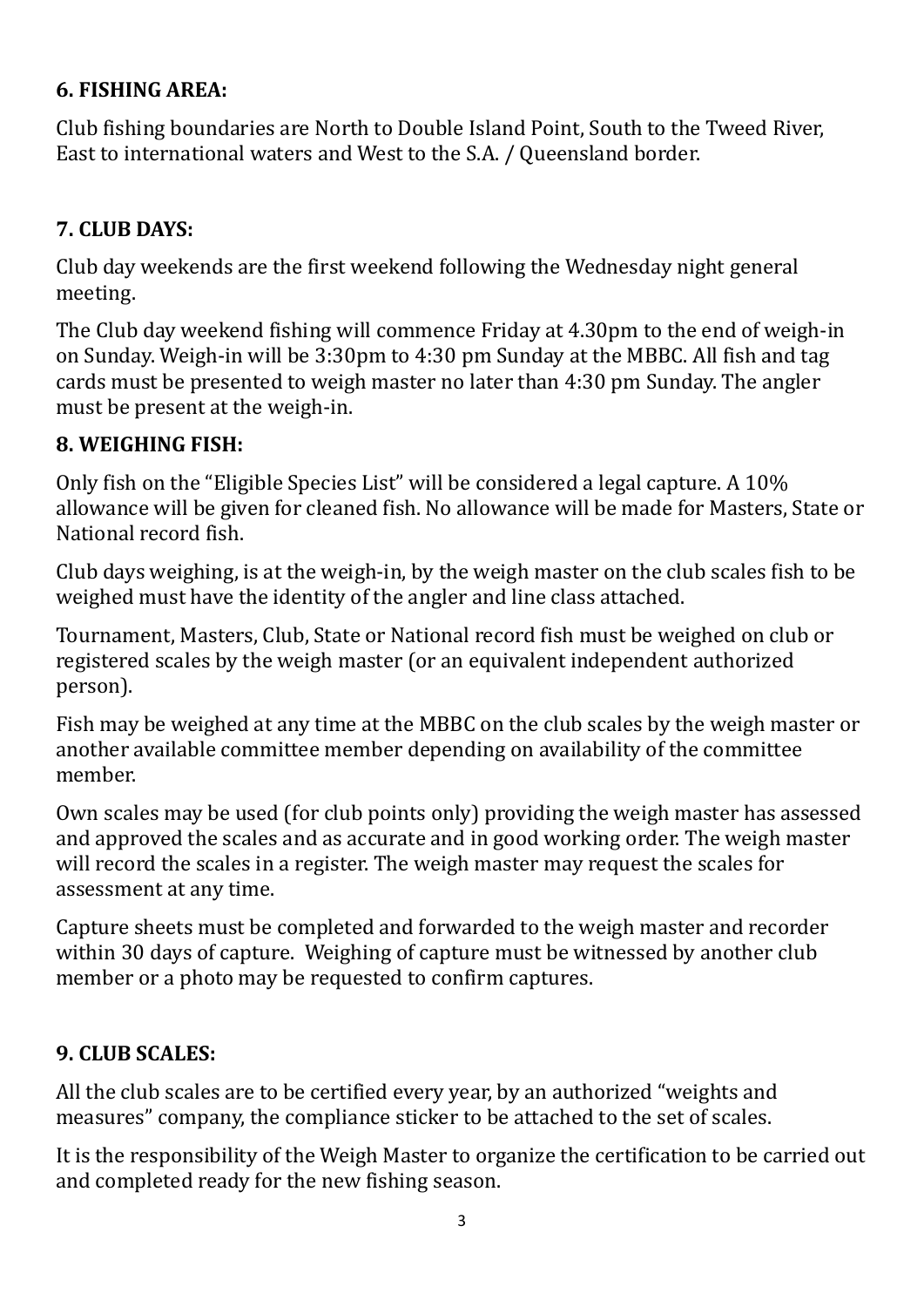## 10. FISHING EQUIPMENT:

 The weigh master or any other committee member may request an angler to provide their fishing equipment for a compliance check. Failure to do so may result in club points being deducted.

## 11. BREAKAWAY TRACE:

Line used for the breakaway trace must be manufactured pretested line.

Reason: Under the Australian Standard for Line Testing, a proper test cannot be carried out due to the length of line supplied for testing i.e. 0.5 to 1M.

#### Tackle specifications -

Main line – any material except metallic including braid and does not need to be pretested.

Breakaway trace – line class – must be pretested and at least one class lighter than main line. Minimum length 0.5 meters, maximum length 1 meter.

Leader – as per ANSA Division 1

|  | Main line Knot/swivel Breakaway trace Knot/swivel Leader |  |
|--|----------------------------------------------------------|--|
|  |                                                          |  |

When a breakaway line is used in conjunction with a main line the entire combined line will be accepted at the breaking strain of the breakaway line.

## 12. TAG CARDS & CAPTURE SHEETS:

Must be verified by the club weigh master and recorder within Thirty (30) days of capture, after the 30 day period the capture sheets are null and void, without exception.

It is the responsibility of the angler to ensure his/her tag cards and capture sheet are completed correctly and duly witnessed prior to verification.

It is the anglers' responsibility to supply the recorder with any additional information requested within the 30 day time period.

Originals are to be submitted if possible, however photocopies will also be accepted.

## 13. DOUBLE POINTS:

To promote the club day weigh-in, all club day points are double normal points (weighed or tagged) provided the fish was tagged or captured during the club weekend period, and the angler is present at the weigh-in, to present his/her tag card or fish to the weigh master.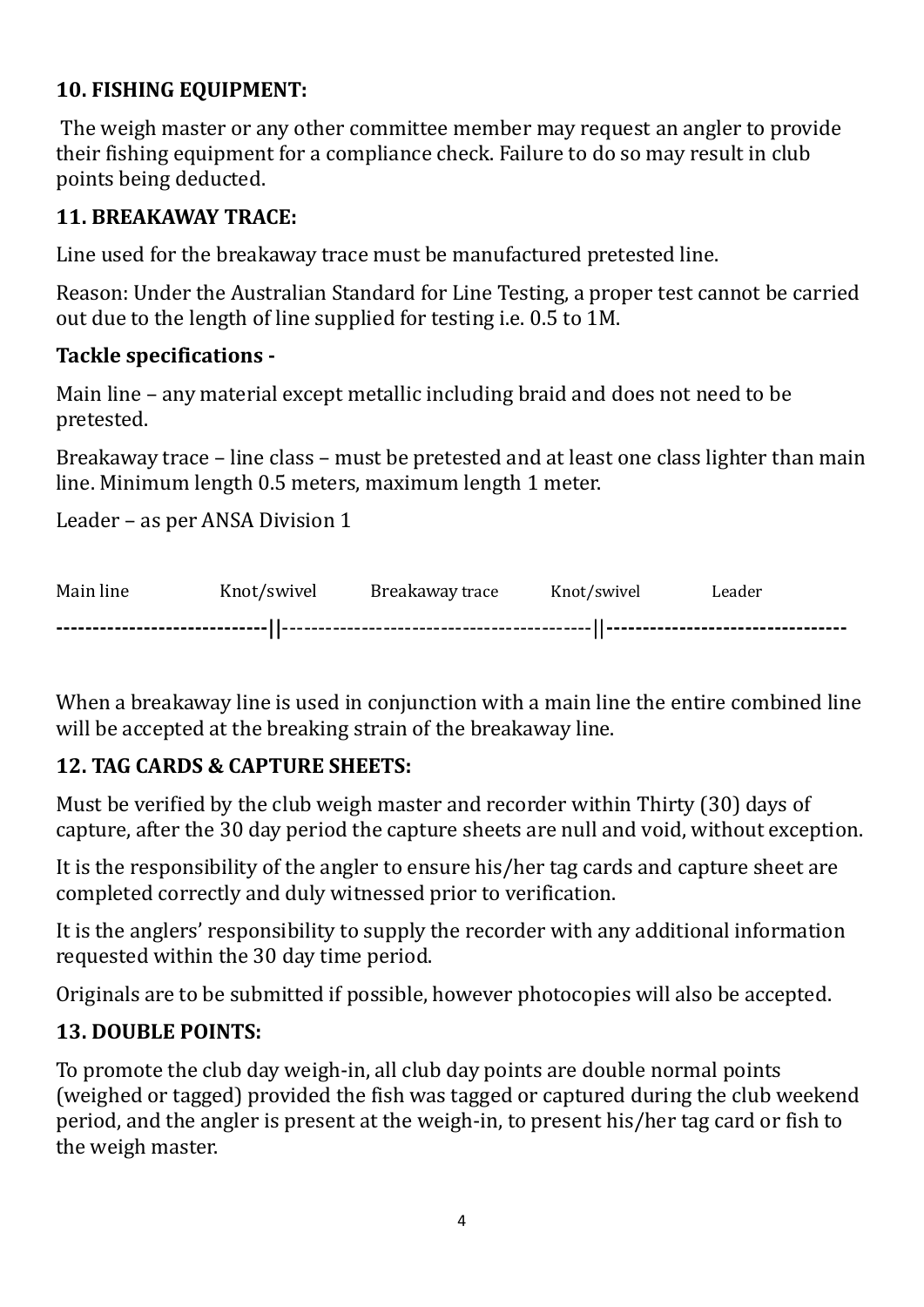#### 14. COMMERCIAL/AMATEUR POINTS ALLOCATION:

RPG&SC Inc. Club points will NOT be allocated to any vessel or individual whilst under commercial general public charter unless the vessel has been exclusively chartered for the purpose of fishing a RPG&SC Inc. tournament or exclusively chartered by RPG&SC Inc. club member/s for the purpose of fishing for points allocation toward the RPG&SC Inc. club members competition.

## 15. POINTS ALLOCATION:

Fish points can only score once. The points allocated to a fish can only be accredited to one (1) ANSA division only. Anglers with duel association (QGFA & ANSA) and have points allocated to a fish, will only be accredited to either the ANSA or QGFA competition not both.

## 16. POINT SYSTEM FOR WEIGHED FISH:

All Queensland bag limits must be adhered to for captured fish. Fighting factors are determined from the ANSA Handbook. Capture Points calculated by using the ANSA formula.

Weight x Fighting Factor x  $100 \div$  Line Class = Points

All edible fish may be gilled and gutted, with the exception of record claims and 10% will be added in points.

## 17. POINTS SYSTEM FOR TAGGED/CAPTURE & RELEASE FISH:

To accrue Gamefish points, all lines, leaders etc, must comply with QGFA regulations as set out in the QGFA Handbook. Game fish points will be allocated from tables 1 and 2.

To accrue Sportfish points, all lines, leaders etc, must comply with the appropriate ANSA division as set out in the ANSA Handbook". Sportfish points will be allocated from table 3.

Fish must be tagged with the appropriate type of tag for the species. Billfish must be tagged with Billfish only tags.

There is no limit on the number of fish tagged per day.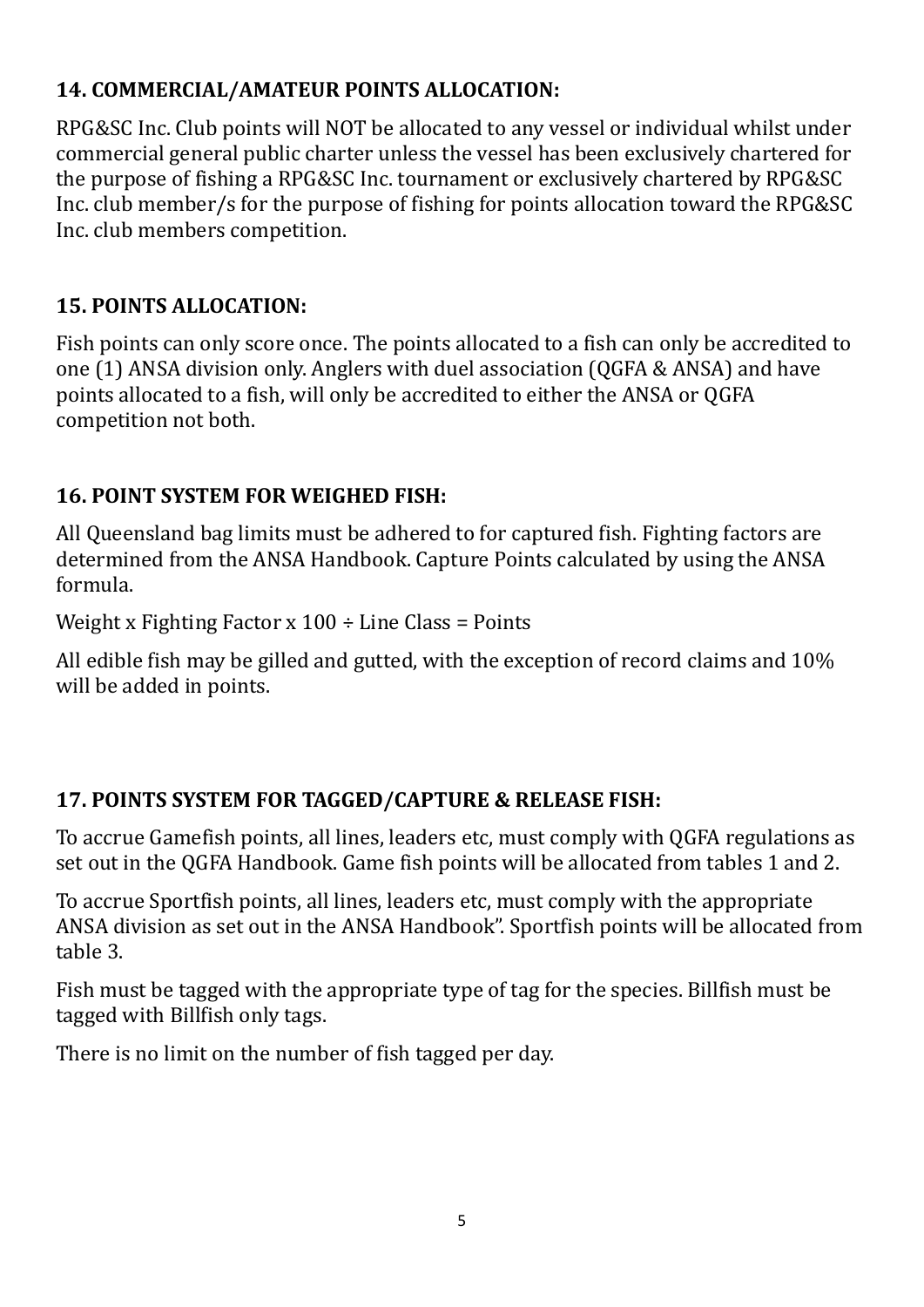| Table 1. Tag Points for Gamefish |     |     |     |     |     |     |     |     |    |                 |
|----------------------------------|-----|-----|-----|-----|-----|-----|-----|-----|----|-----------------|
| Line class                       |     |     | ر   |     |     |     | 10  | 15  | 24 | <u>эт</u><br>C. |
| Points                           | 300 | 285 | 270 | 255 | 225 | 195 | 165 | 120 | 60 | 45              |

| Table 2. Tag Points for Billfish |      |      |      |      |      |      |      |      |      |      |  |
|----------------------------------|------|------|------|------|------|------|------|------|------|------|--|
| Line class                       |      |      | 3    | 4    | 6    | 8    | 10   | 15   | 24   | 37   |  |
| Inside 100m                      | 2100 | 2100 | 2100 | 2100 | 1800 | 1500 | 1320 | 1200 | 900  | 600  |  |
| Outside 100m                     | 1500 | 1500 | 1500 | 1500 | 1500 | 1500 | 1500 | 1500 | 1500 | 1320 |  |

| Table 3. Tag / Capture & Release points for Sportfish |    |    |    |    |    |   |    |    |    |  |
|-------------------------------------------------------|----|----|----|----|----|---|----|----|----|--|
| Line class                                            |    |    |    |    |    | O | 10 | 15 | 24 |  |
| Points                                                | 40 | 40 | 30 | 30 | 15 |   | 10 | O  | O  |  |

## 18. R. P. G. & S. C. Inc. ELIGIBLE SPECIES LIST:

Species designated with an asterisk\* are eligible Gamefish species.

Species with a 'T' in the Game column are eligible for Gamefish tag points and must meet minimum size requirements for tagging.

Sportfish tagging  $Only$  fish in a designated Tagging program with accrue points for sportfish

All Sportfish marked 'C' are eligible for Capture and release points, release fish must be a minimum length of 20cm, unless marked with an \* and then they must be as per minimum tagging length, and photo proof provided.

Only species on the eligible species list will be awarded points for club competitions. Species listings to be reviewed on an annual basis. To maintain a quality species list, a few selected species from the Associations have not been included in the list.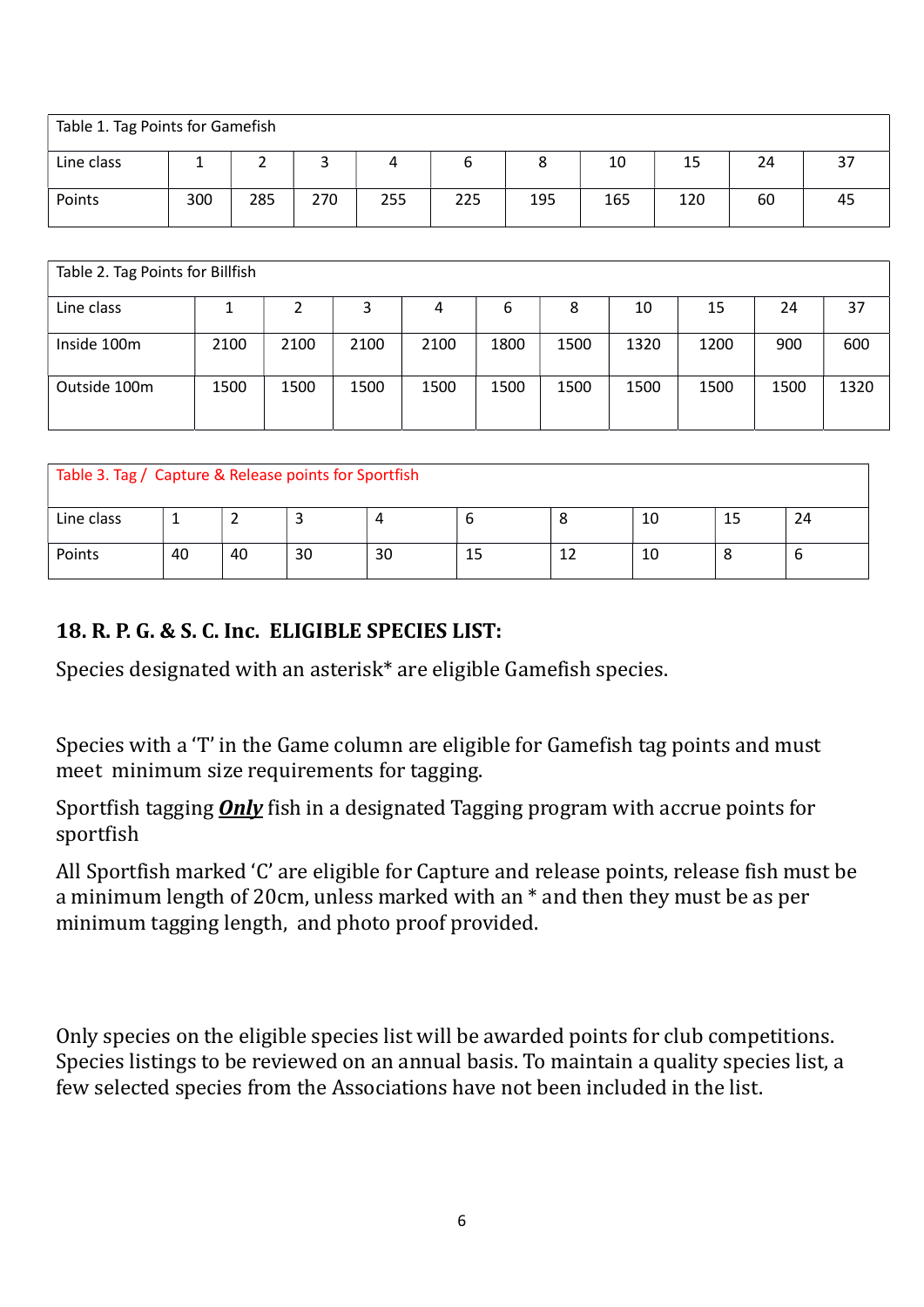| <b>Species</b>          | Factor | <b>Sport</b> | Game                   | <b>Species</b>          | Factor  | <b>Sport</b> | Game                   |
|-------------------------|--------|--------------|------------------------|-------------------------|---------|--------------|------------------------|
| *Albacore               | 1.5    | $\mathsf{T}$ | T<br>60cm              | Mullet - All            | 1.0     |              |                        |
| *Amberjack              | 1.5    |              | T<br>60cm              | *Mulloway               | 1.0     | $\mathsf T$  |                        |
| *Barracuda-Great        | 0.9    |              | $\overline{T}$<br>60cm | Parrot Fish             | 1.0     |              |                        |
| *Barramundi             | 1.5    | T            |                        | Pearl Perch             | 1.0     |              |                        |
| Bass-Australian         | 1.5    | $\mathsf T$  |                        | Perch-Golden            | 1.0     | $\mathsf T$  |                        |
|                         |        |              |                        | Perch - Moses (Snapper) |         |              |                        |
|                         |        |              |                        |                         | 1.4     | $\mathsf{T}$ |                        |
| <b>Batfish</b>          | 1.3    |              |                        | *Queenfish              | 1.5     | $\top$       |                        |
| *Bonefish               | 2.0    |              |                        | *Rainbow Runner         | 1.5     |              | $\mathsf T$            |
| *Bonito                 | 1.5    |              | $\overline{T}$<br>60cm | Rays - Shovelnose       | 1.0     |              |                        |
| Bream - Black           | 1.2    | $\mathsf T$  |                        | Rock Blackfish          | 1.5     |              |                        |
| -Yellowfin              | 1.2    | $\mathsf T$  |                        | *Sailfish               | 1.3     |              | T                      |
| -Pikey                  | 1.2    |              |                        | Salmon -*Australian     | 1.2     |              |                        |
| *Carp                   | 1.0    |              |                        | -*Threadfin             | 1.9     |              |                        |
| Catfish - Forktail      | 1.2    |              |                        | *Samson fish            | 1.5     |              | $\overline{T}$<br>60cm |
| - Freshwater            | 1.0    |              |                        | *Saratoga               | 1.4     | T            |                        |
| Chinaman fish           | 1.5    |              |                        | Shark - *Blue           | 1.0     |              |                        |
| *Cobia                  | 1.5    |              | T<br>60cm              | - *Hammerhead           | 1.0     |              |                        |
| Cod - Breaksea          | 1.0    |              |                        | - *Mako                 | 1.0     |              |                        |
| -Coral                  | 1.5    |              |                        | - * Thresher            | $1.0\,$ |              |                        |
| -Estuary                | 1.5    | $\mathsf{T}$ |                        |                         |         |              |                        |
| -Moari                  | 1.5    |              |                        | - *Tiger                | 0.8     |              |                        |
| -Murray                 | 0.8    |              |                        | -*Whaler                | 0.8     |              |                        |
| Coral Trout             | 1.5    |              |                        | Sickle fish             | 1.3     |              |                        |
| <b>Coronation Trout</b> | 1.5    |              |                        | *Snapper                | $1.0\,$ | $\top$       |                        |
| Dart-Snubnose           | 2.0    |              |                        | Snapper - Golden        | $1.8\,$ | T            |                        |
| All other Dart          | 1.5    |              |                        | - Saddletail & Crimson  | 1.8     |              |                        |